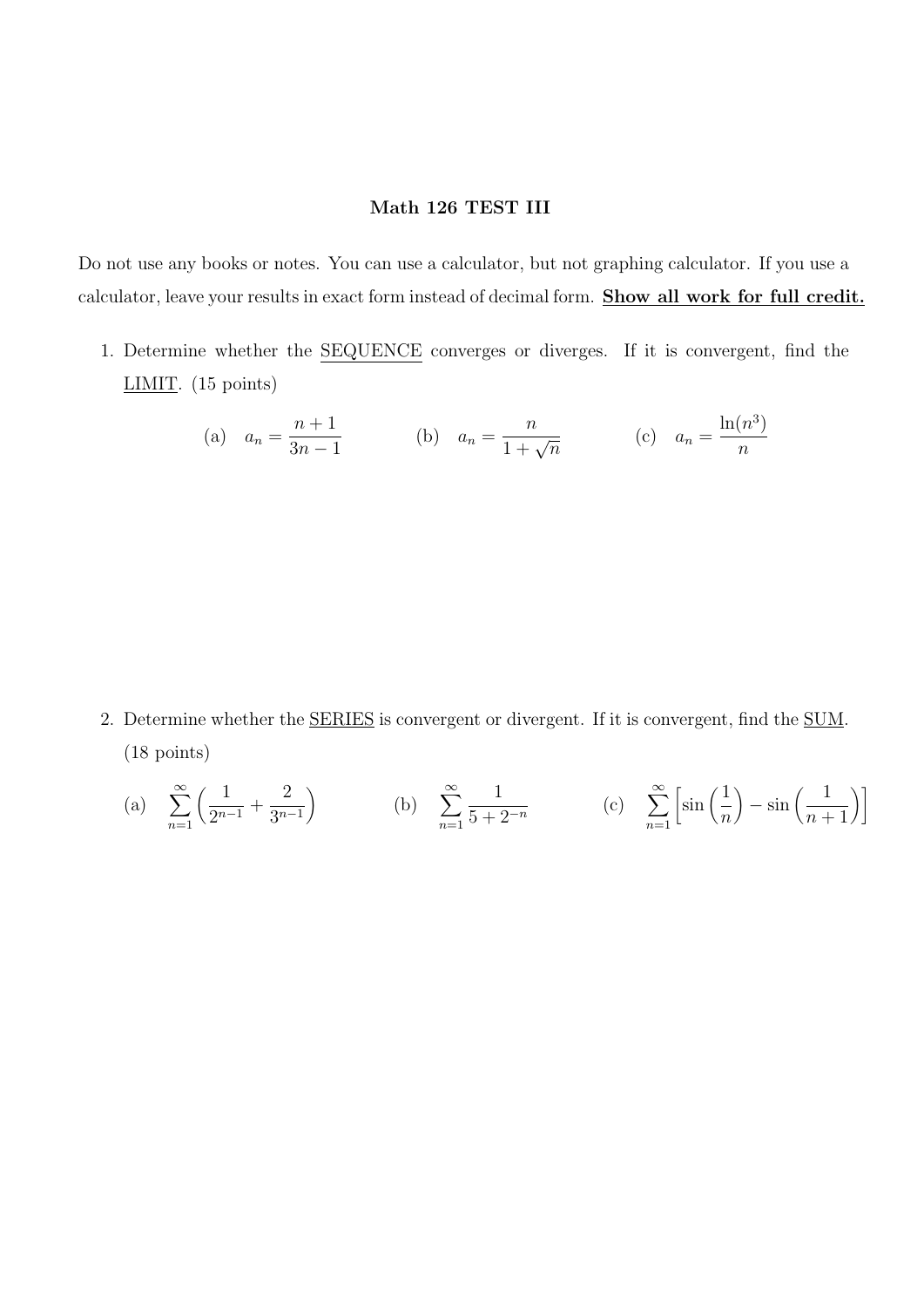3. Determine whether the SERIES is convergent or divergent. You do NOT need to find the sum. But you need to support your claim by appropriate work. (16 points)

(a) 
$$
\sum_{n=1}^{\infty} \frac{n+1}{n^2}
$$
 (b)  $\sum_{n=1}^{\infty} \frac{\sin^2 n}{n \sqrt{n}}$ 

4. For each series determine whether it is convergent or divergent, and whether it is ABSOLUTELY convergent. Support your claim by appropriate work. (16 points)

(a) 
$$
\sum_{n=1}^{\infty} \frac{(-1)^{n-1}}{\sqrt{n}}
$$
 (b)  $\sum_{n=0}^{\infty} \frac{(-3)^n}{n!}$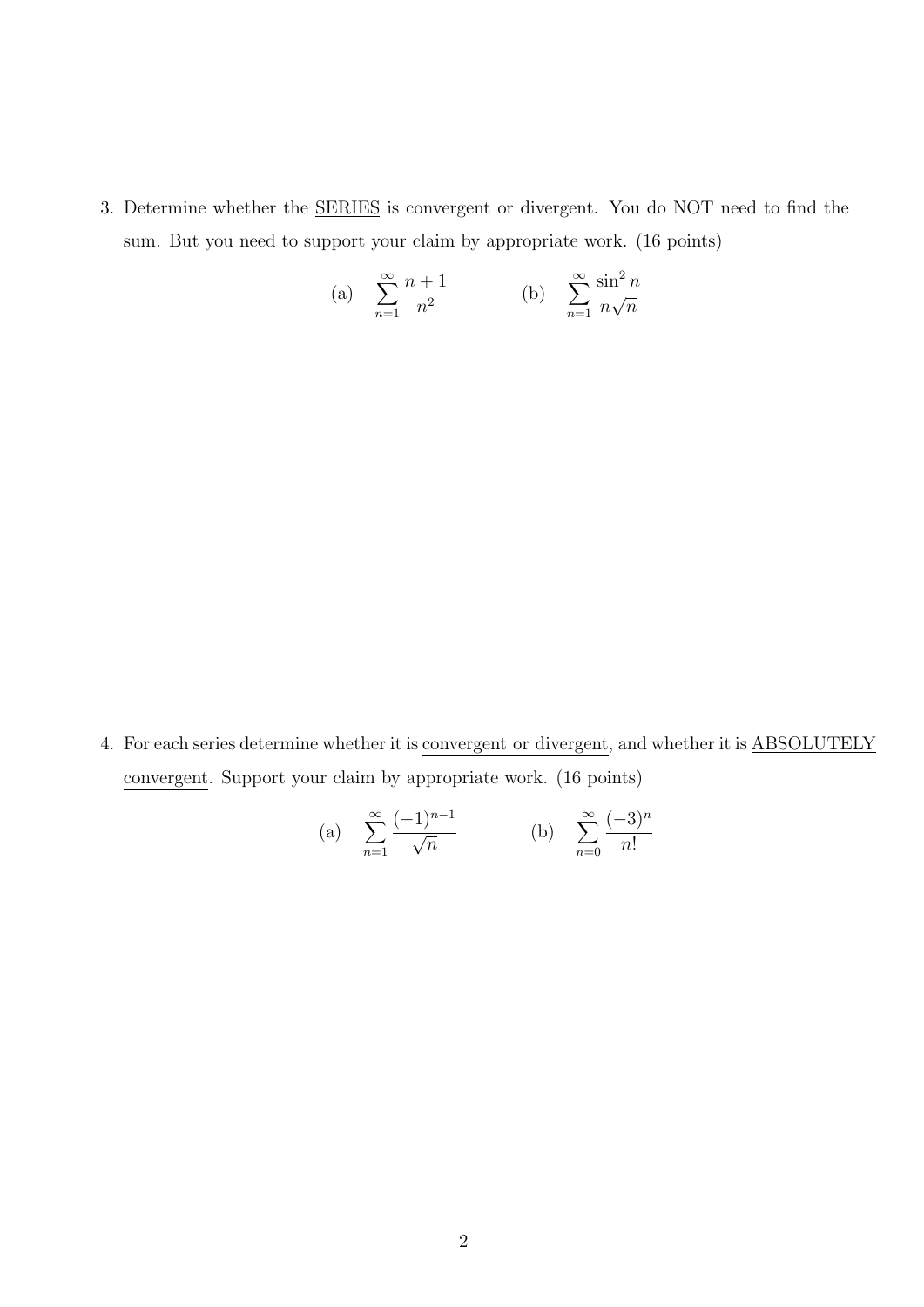5. Find the RADIUS of convergence and INTERVAL of convergence of the power series. (20 points)

(a) 
$$
\sum_{n=1}^{\infty} \frac{x^n}{n^2}
$$
 (b)  $\sum_{n=0}^{\infty} \frac{n^2 x^n}{10^n}$